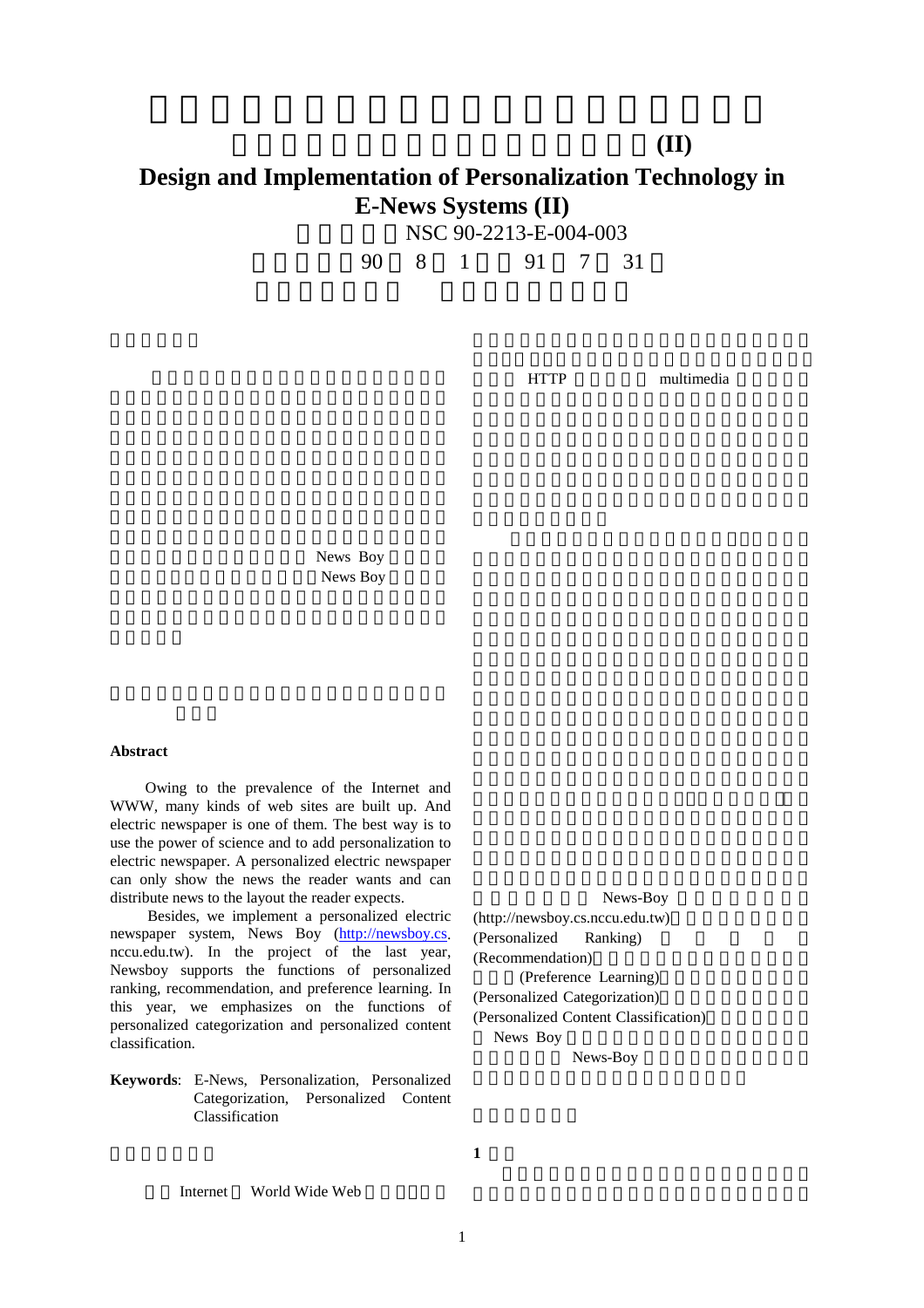| children<br><b>Node</b><br>Conceptual node<br>Term node<br><b>Conceptual node</b><br>Class level<br>children<br>1.1<br>Conceptual node Term node News<br>Term node<br>$[2]$<br>Class level<br>News level<br>children<br><b>News</b><br><b>News</b><br>Conceptual node set<br>Conceptual node<br><b>Root</b> |
|-------------------------------------------------------------------------------------------------------------------------------------------------------------------------------------------------------------------------------------------------------------------------------------------------------------|
|                                                                                                                                                                                                                                                                                                             |
|                                                                                                                                                                                                                                                                                                             |
|                                                                                                                                                                                                                                                                                                             |
|                                                                                                                                                                                                                                                                                                             |
| <b>Class level</b><br>Root<br>Conceptual node<br>Term node<br><b>News level</b><br>Class level<br>Term node<br>Root<br><b>News</b>                                                                                                                                                                          |
| Root<br>Class level<br>News level<br>Class level                                                                                                                                                                                                                                                            |
| News Boy<br>News level<br>1                                                                                                                                                                                                                                                                                 |
| (http://www.geocities.com/hao510/wordlist/<br>Root<br>tsaiword.zip)<br>12                                                                                                                                                                                                                                   |
| Class level                                                                                                                                                                                                                                                                                                 |
| TF(Term Frequency)<br>News level<br>DF(Inverse Document Frequency)<br>TF<br>1<br>DF                                                                                                                                                                                                                         |
| Node                                                                                                                                                                                                                                                                                                        |
| Node<br>Node<br>TF/DF<br>News<br>$\overline{2}$<br>Class level<br>Entropy weighting[3]                                                                                                                                                                                                                      |
| Term nodes<br><b>News</b><br>$a_{ik}$ = $\log(TF_{ik} + 1.0)^*$<br>3                                                                                                                                                                                                                                        |
|                                                                                                                                                                                                                                                                                                             |
| document $k$<br>$a_{ik}$<br>i<br>$\cal N$<br>document                                                                                                                                                                                                                                                       |
| $a_{ik}$<br>News $\bigcirc$ Node<br>1.2                                                                                                                                                                                                                                                                     |

2 Node News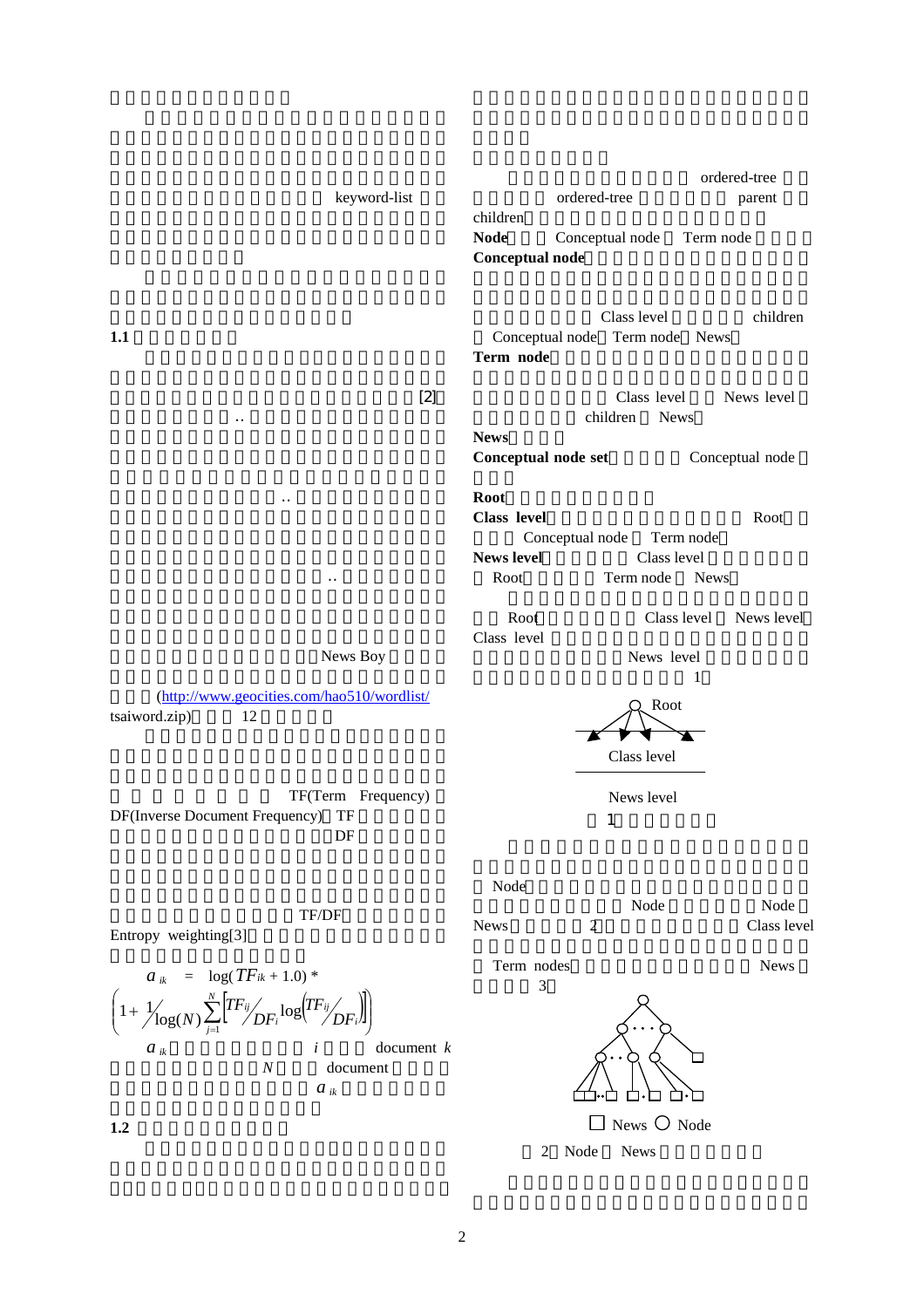

Conceptual node

Term node

Term node Term node

|                        | Node<br>Node Operation       |  |  |
|------------------------|------------------------------|--|--|
|                        | child<br>parent              |  |  |
| <b>Node Operation</b>  | Node                         |  |  |
| Up-level               | $\overline{4}$<br>C          |  |  |
| Down-level             | 4<br>D                       |  |  |
| Move-Right             | 4<br>B                       |  |  |
| Move-Left              | 4<br>$\overline{A}$          |  |  |
| Insert                 | 4<br>$_{\rm F}$              |  |  |
| Delete                 | 4<br>E                       |  |  |
|                        | Move-Right Move-Left         |  |  |
| parent                 |                              |  |  |
|                        | Conceptual node<br>Term node |  |  |
|                        | Operations                   |  |  |
| <b>Conceptual node</b> |                              |  |  |
| Up-level               | Root                         |  |  |
| Down-level             | level                        |  |  |
| Move-Right             | parent                       |  |  |
| Move-Left              | parent                       |  |  |
| Insert                 | Conceptual node              |  |  |
|                        | insert                       |  |  |
| parent                 |                              |  |  |
| Delete                 | Conceptual node              |  |  |
| Term node              |                              |  |  |
| Up-level               | Root                         |  |  |
| Down-level             | Class level                  |  |  |
| Move-Right             | parent                       |  |  |
| Move-Left              | parent                       |  |  |



Term

node News level



Delete

| Operations<br>Operation      | Node       |            | Node<br>Node<br>Subtree        |
|------------------------------|------------|------------|--------------------------------|
|                              | Node       | Up-level   |                                |
| Node                         |            |            | parent                         |
| Up-level<br>parent<br>parent | Node       |            | parent                         |
| Initial                      |            |            | Class level<br>Conceptual node |
|                              |            | News level |                                |
|                              |            | Term node  |                                |
| Node                         |            |            | Node                           |
| Operations                   |            |            |                                |
| 1.Conceptual node            |            |            |                                |
| Move-Left                    | node       |            | Node                           |
| Up-level                     | node       |            | Node                           |
| <b>Insert</b>                | node       |            |                                |
| 2. Term node                 |            |            |                                |
| Move-Left                    | node       |            | Node                           |
| Up-level                     | node       |            | Node                           |
| Node                         |            |            | Conceptual node                |
| Term node                    | Operations |            |                                |
| Move-Right                   |            |            | Node                           |
| Down-level                   |            |            | Node                           |
| Delete                       |            | level      | parent                         |
| children                     |            |            |                                |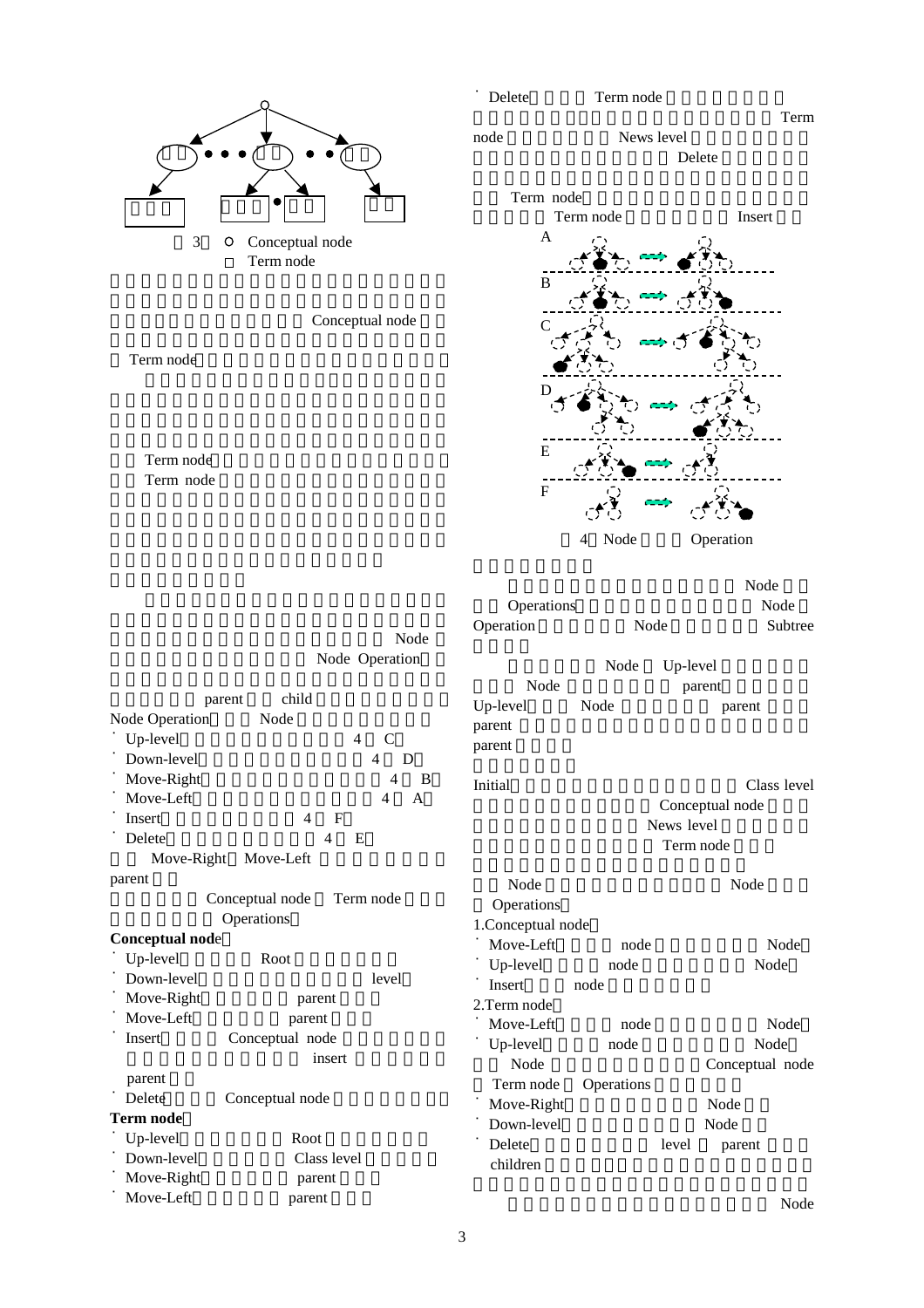